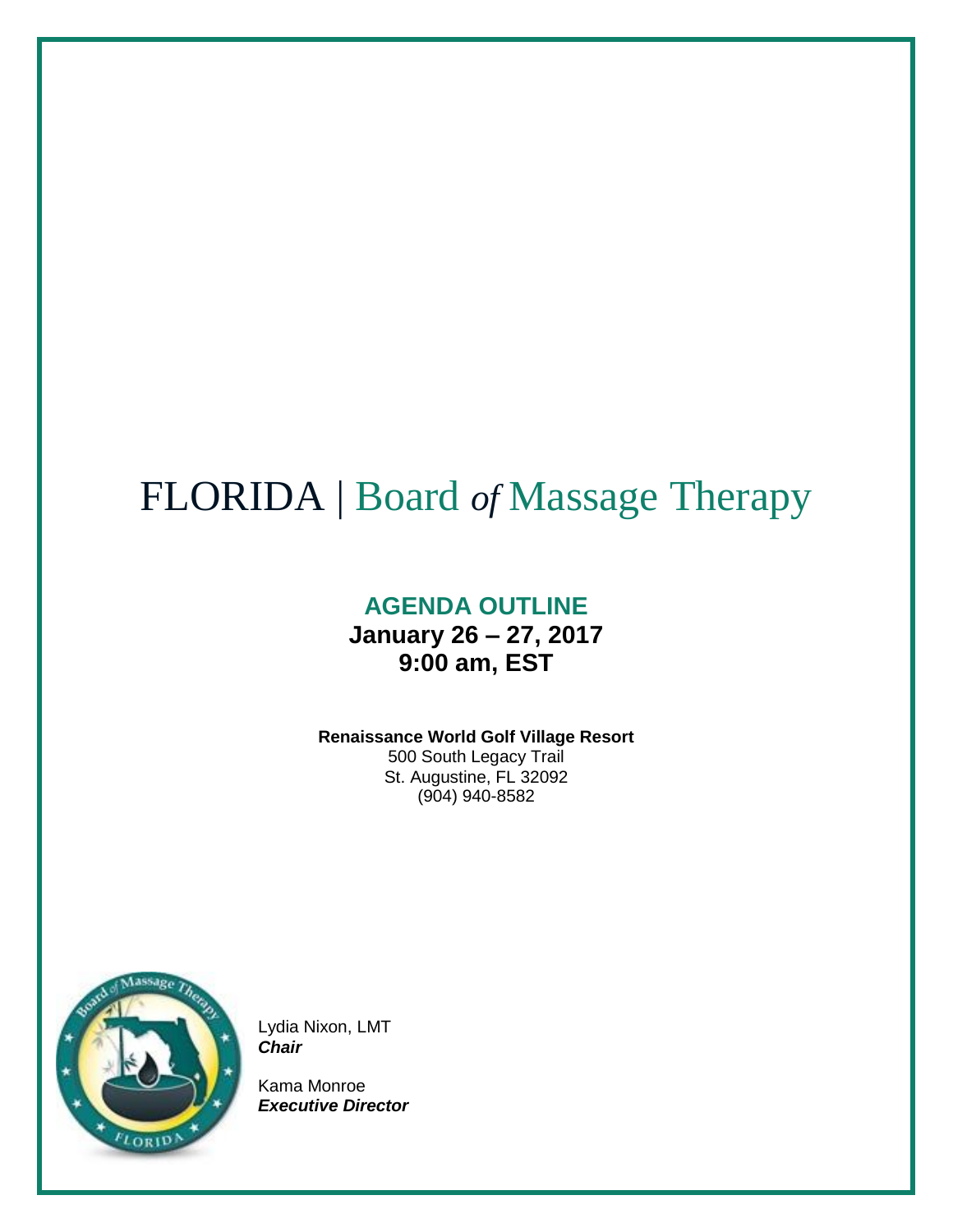Meeting will be called to order at 9:00 a.m., or soon thereafter, Thursday, January 26, 2017.

#### \* Items with an asterisk are untimed items and may be taken up on either day of the meeting.

#### **DISCIPLINARY PROCEEDINGS**

#### **Informal Hearings**

| 01. Funu Wen, L.M.T.                       | Case # 2014-17391 | PCP: Harrison/Nixon         |
|--------------------------------------------|-------------------|-----------------------------|
| 02. Xiaoling Chi, L.M.T.                   | Case # 2015-14639 | PCP: Burke-Wammack/Wasylyna |
| 03. Edwin Robert Feldman, Jr., L.M.T.      | Case # 2015-30969 | PCP: Burke-Wammack/Wasylyna |
| 04. Kimberly Cain, L.M.T.                  | Case # 2015-02874 | PCP: Burke-Wammack/Wasylyna |
| 05. Jaime Rodgers, L.M.T.                  | Case # 2014-17768 | PCP: Drago/Wasylyna         |
| 06. Shari L. Gidney, L.M.T.                | Case # 2015-00922 | PCP: Drago/Wasylyna         |
| 07. Lisa Davis Witzen, L.M.T.              | Case # 2015-16682 | PCP: Whitridge/Brooks       |
| 08. Gricelda Umana, L.M.T.                 | Case # 2015-03488 | PCP: Whitridge/Brooks       |
| 09. Nicole Luethje, L.M.T.                 | Case # 2014-21790 | PCP: Whitridge/Brooks       |
| 10. Luz M. Silva, L.M.T.                   | Case # 2015-03289 | PCP: Whitridge/Havard       |
| 11. Melissa L. Lorentson, L.M.T.           | Case # 2015-00973 | PCP: Davis/Walker           |
| 12. Aecha Kim. L.M.T.                      | Case # 2015-04154 | PCP: Davis/Walker           |
| 13. Asian Massage                          | Case # 2010-01536 | PCP: Harrison/Stoehs        |
| 14. Crystal Rae Warriner, L.M.T.           | Case # 2015-04416 | PCP: Walker/Davis           |
| <b>Settlement Agreements</b>               |                   |                             |
| 15. Asian Massage & Spa of Palm Beach, LLC | Case # 2016-12731 | PCP: Whitridge/Brooks       |
| 16. Ermin Luis, L.M.T.                     | Case # 2014-18579 | PCP: Whitridge/Brooks       |
| 17. Corlissa D. Besteder-Brewer, L.M.T.    | Case # 2015-28033 | PCP: Whitridge/Brooks       |
| 18. Lauren S. Buchan, L.M.T.               | Case # 2015-15601 | PCP: Whitridge/Brooks       |
| 19. Robin Tobin, L.M.T.                    | Case # 2015-16703 | PCP: Whitridge/Brooks       |
| 20. Maybis Campoaleger-Carrion, L.M.T.     | Case # 2015-13749 | PCP: Whitridge/Brooks       |
| 21. Rechelle Deneen Wynn, L.M.T.           | Case # 2015-15761 | PCP: Whitridge/Brooks       |
| 22. Susan D. Quick, L.M.T.                 | Case # 2015-11015 | PCP: Whitridge/Brooks       |
| 23. Justin Rand, L.M.T.                    | Case # 2015-16350 | PCP: Whitridge/Brooks       |
| 24. Angie R. Yerushalmy, L.M.T.            | Case # 2015-16166 | PCP: Whitridge/Brooks       |
| 25. Raquel Aleman, L.M.T.                  | Case # 2015-13249 | PCP: Whitridge/Brooks       |
| 26. Michael V. Jordan, L.M.T.              | Case # 2015-03097 | PCP: Whitridge/Brooks       |
| 27. Anne Spa Inc.                          | Case # 2016-09569 | PCP: Whitridge/Brooks       |
| 28. Ksenia Gonzalez, L.M.T.                | Case # 2015-14702 | PCP: Whitridge/Brooks       |
| 29. Franklin Antonio Taveras, L.M.T.       | Case # 2015-16244 | PCP: Drago/Wasylyna         |
| 30. SSMR Enterprises Inc.                  | Case # 2015-31425 | PCP: Drago/Wasylyna         |
| 31. Nicholas Cress, L.M.T.                 | Case # 2015-15941 | PCP: Drago/Wasylyna         |
| 32. Marcus DeWayne Millen, L.M.T.          | Case # 2015-18885 | PCP: Drago/Wasylyna         |
| 33. Kim Exsteen, L.M.T.                    | Case # 2015-16274 | PCP: Drago/Wasylyna         |
| 34. Jamie L. S. Long                       | Case # 2015-01022 | PCP: Drago/Wasylyna         |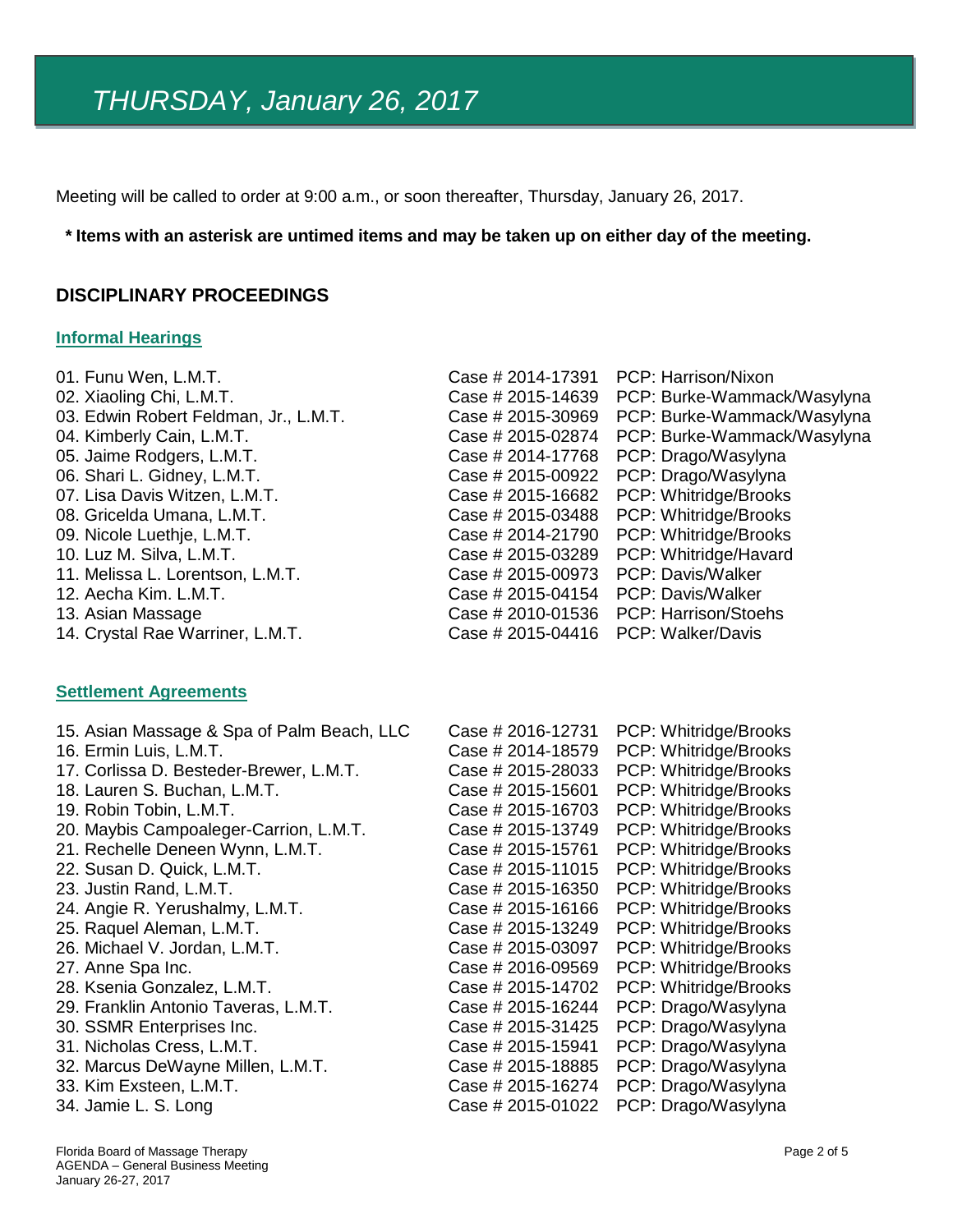35. Erin D. Morcom, L.M.T. Case # 2014-21713 PCP: Drago/Wasylyna 36. Naarai Ortiz, L.M.T. Case # 2015-13214 PCP: Burke-Wammack/Wasylyna 37. Jamie R. Dancer, L.M.T. Case # 2015-16584 PCP: Burke-Wammack/Wasylyna 38. Patricia Smith Finch, L.M.T. Case # 2014-18296 PCP: Burke-Wammack/Wasylyna 39. Lorenzo Sanso, L.M.T. Case # 2012-09039 PCP: Harrison/Burke-Wammack 40. Dr. Ronald LaTronica, L.M.T. Case # 2014-08842 PCP: Harrison/Nixon 41. Salon Su Soleux Medi-Spa Case # 2011-12479 PCP: Harrison/Oliver

# **Voluntary Relinquishments**

# **Determination of Waivers**

60. Veronica R. Callum, L.M.T. Case # 2015-16736 PCP: 0 61. Gazelle G. Baumgard, L.M.T. 62. Elio A. Arnanda, L.M.T. 63. Eric Perez Marshall. Jr., L.M.T. 64. Eric Perez Marshall, Jr., L.M.T. 65. Margarita Gonzalez, L.M.T. 66. Gesler Garcia, L.M.T. 67. Oreste R. Chavez, L.M.T. 68. Luis E. Diaz, L.M.T.

69. Gabriel Mata, L.M.T. Case # 2014-19758 PCP: Havard/Burke-Wammack

# **Recommended Orders**

70. Min Zhang, L.M.T. Case # 2014-05627 / DOAH # 16-3870PL PCP: Smallwood/Phillips

| Case # 2015-16736 | PCP: Drago/Wasylyna     |
|-------------------|-------------------------|
| Case # 2015-16711 | PCP: Drago/Wasylyna     |
| Case # 2016-13542 | PCP: Drago/Wasylyna     |
| Case # 2016-16516 | PCP: Drago/Wasylyna     |
|                   | PCP: Drago/Wasylyna     |
| Case # 2015-04845 | PCP: Davis/Walker       |
| Case # 2015-28220 | PCP: Nixon/Walker       |
| Case # 2013-07924 | PCP: Smallwood/Phillips |
|                   | PCP: Phillips/Brooks    |
|                   |                         |

| 42. Jillian Thrasher, L.M.T.            | Case # 2015-13259 | PCP: Whitridge/Brooks       |
|-----------------------------------------|-------------------|-----------------------------|
| 43. Sarah Burgos, L.M.T.                | Case # 2015-16216 | PCP: Whitridge/Brooks       |
| 44. Marta MacKowski, L.M.T.             | Case # 2015-14662 | PCP: Whitridge/Brooks       |
| 45. Jeannine L. Findley, L.M.T.         | Case # 2015-16665 | PCP: Whitridge/Brooks       |
| 46. Charles Richared Hasselbach, L.M.T. | Case # 2015-16184 | PCP: Whitridge/Brooks       |
| 47. Vickie Lynn Barrington, L.M.T.      | Case # 2015-16389 | PCP: Whitridge/Brooks       |
| 48. Marlene Archer, L.M.T.              | Case # 2015-16517 | PCP: Whitridge/Brooks       |
| 49. Wenrong Wang, L.M.T.                | Case # 2015-11810 | PCP: Whitridge/Havard       |
| 50. Alexandra Rosa Hueber, L.M.T.       | Case # 2015-14724 | PCP: Burke-Wammack/Wasylyna |
| 51. Vladimir Kamenko, L.M.T.            | Case # 2015-16658 | PCP: Burke-Wammack/Wasylyna |
| 52. Julia Winter, L.M.T.                | Case # 2015-14637 | PCP: Burke-Wammack/Wasylyna |
| 53. Matthew Guerra, L.M.T.              | Case # 2015-03016 | PCP: Burke-Wammack/Wasylyna |
| 54. Michael A. Arnspiger, L.M.T.        | Case # 2016-22740 | PCP: Burke-Wammack/Wasylyna |
| 55. Juan A. Baro Grey, L.M.T.           | Case # 2016-24203 | PCP: Drago/Wasylyna         |
| 56. Anthony Allen, L.M.T.               | Case # 2014-20495 | PCP: Harrison/Nixon         |
| 57. Kaichen Zhang, L.M.T.               | Case # 2016-26029 | PCP: Waived                 |
| 58. Frederick Dost, L.M.T.              | Case # 2015-10523 | PCP: Whitridge/Havard       |
| 59. Frederick Dost, L.M.T.              | Case # 2016-10310 | PCP: Whitridge/Havard       |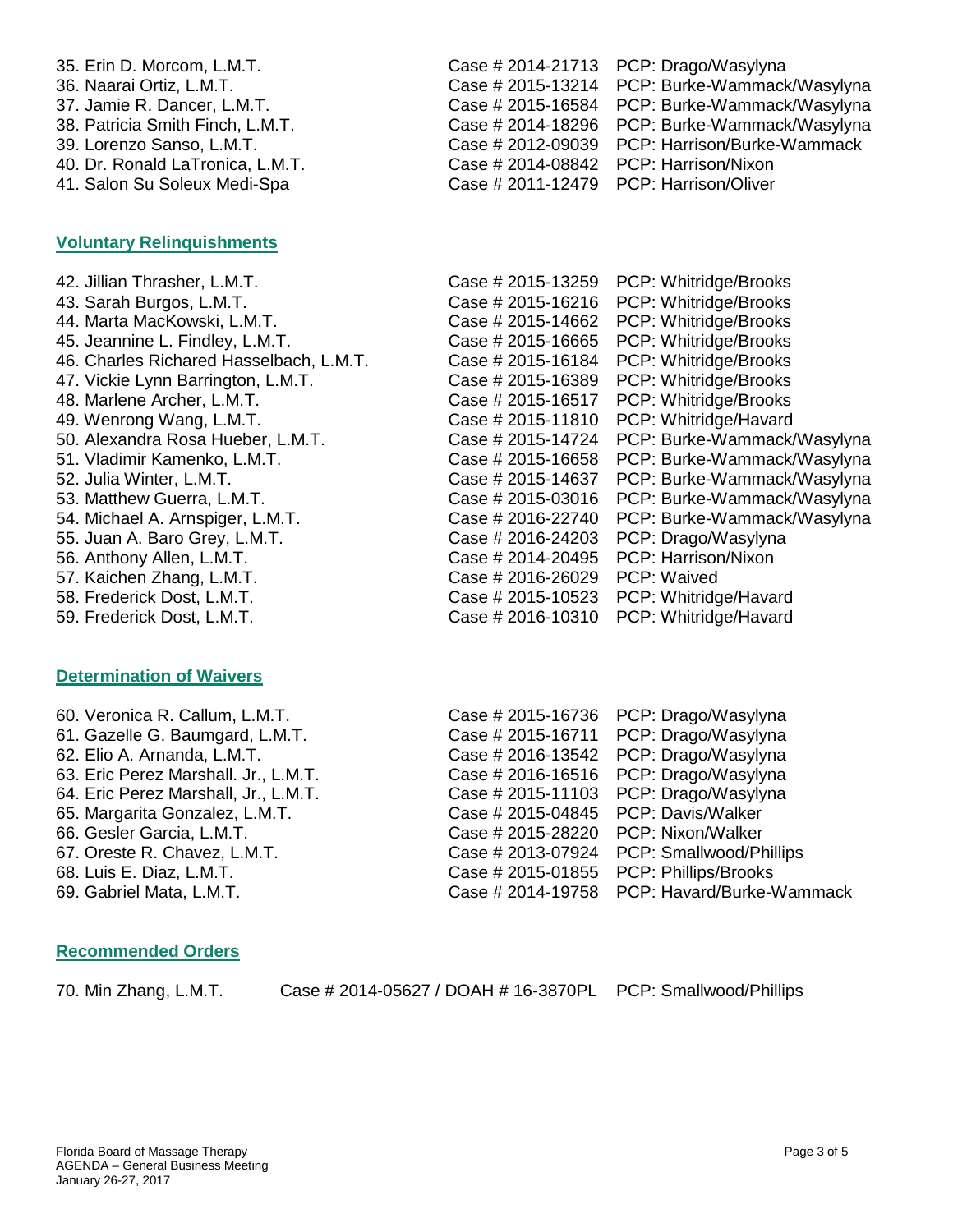# **PROSECUTOR'S REPORT**

# **\*REVIEW AND APPROVAL OF MINUTES**

71. December 14, 2016 Conference Call – Meeting Minutes

#### **\*REPORTS**

**Chair Report – Lydia Nixon Legislative Liaison Report – Lydia Nixon Unlicensed Activity Report – Lydia Nixon Vice Chair Report – Robyn Havard Budget Liaison Report – Robyn Havard Board Counsel's Report – Lee Ann Gustafson, Esq.** 72. January 2017 Rules Report **Rules Liaison Report – Sharon Phillips, Chris Brooks Executive Director's Report – Kama Monroe, Executive Director** 73. Ratification of Licensure - Massage Therapists 09/27/2016 – 01/03/2017 74. Delegation of Authority – Service of Process 75. Antitrust Update **School Liaison Report – Sharon Phillips**

76. Massage Therapy Program Approval – 09/27/2016 – 01/03/2017

#### **Continuing Education Liaison Report – Christopher Brooks**

77. Approved Pro Bono Requests - 09/27/2016 – 01/03/2017

78. Approved CE Providers - 09/27/2016 – 01/03/2017

**Public Relations Liaison Report – Victoria Drago**

**Healthy Weight Liaison Report – Victoria Drago**

#### **\*RULES DISCUSSION**

79. 64B7-28.009 - Continuing Education

#### **\*GENERAL BUSINESS DISCUSSION**

#### **\*INFORMATIONAL**